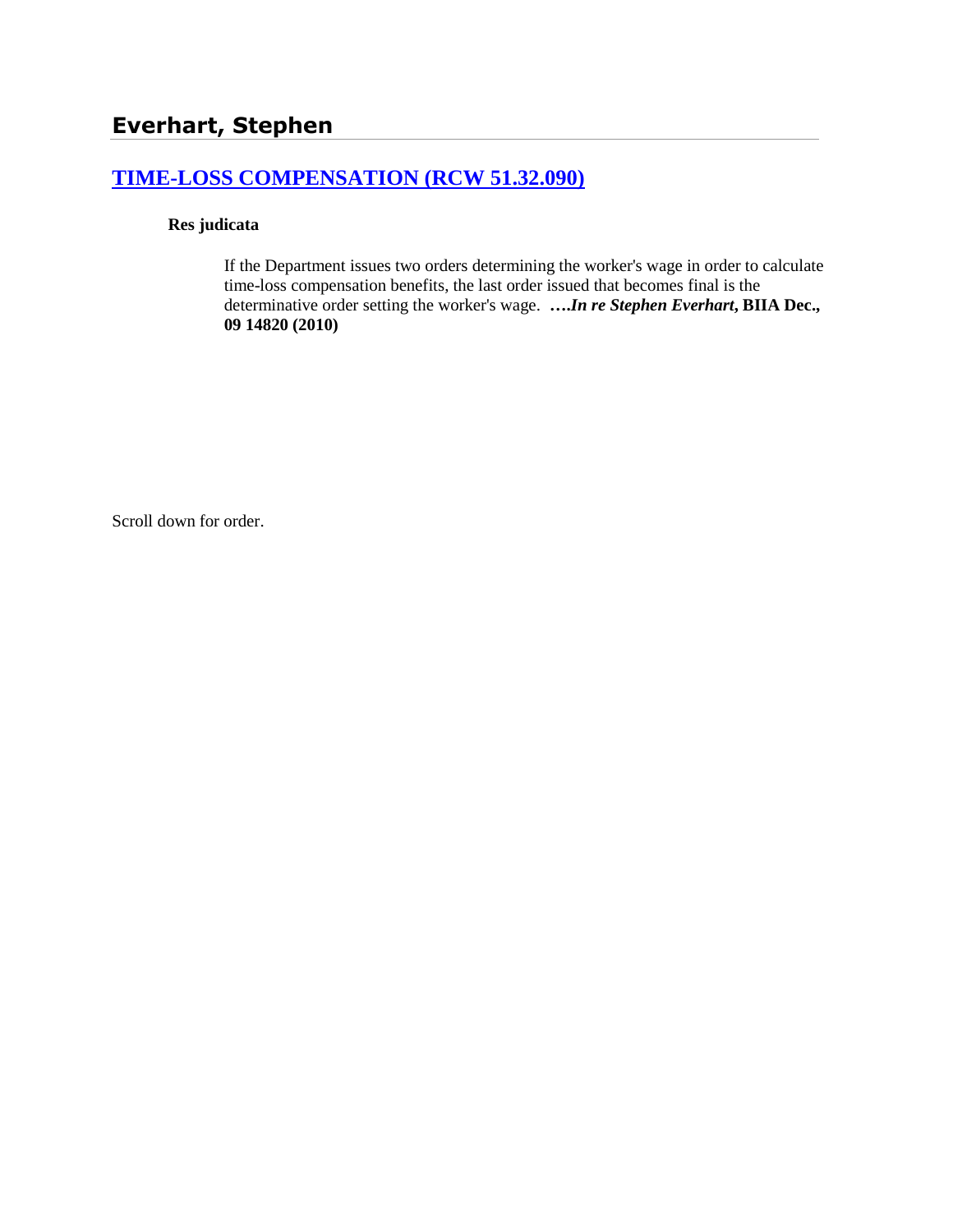## **BEFORE THE BOARD OF INDUSTRIAL INSURANCE APPEALS STATE OF WASHINGTON**

**)**

**IN RE: STEPHEN R. EVERHART ) DOCKET NO. 09 14820**

**CLAIM NO. P-118856 ) DECISION AND ORDER**

APPEARANCES:

1

2

3

4

5 6

7

8 9

10

11

Claimant, Stephen R. Everhart, by Stiley & Cikutovich, PLLC, per Patrick K. Stiley

Employer, Everhart's Minit Mart, None

12 Department of Labor and Industries, by The Office of the Attorney General, per Molly M. Parish, Assistant

The claimant, Stephen R. Everhart, filed an appeal with the Board of Industrial Insurance Appeals on May 14, 2009, from an order of the Department of Labor and Industries dated April 17, 2009. In this order, the Department affirmed its prior order dated February 1, 2008, in which it ended time-loss compensation benefits as paid through July 20, 2006; itemized the payment rates from June 29, 2004, through July 20, 2006; indicated deductions were taken for child support enforcement and office of financial recovery liens; and closed the claim without an award for additional permanent partial disability. The Department order is **AFFIRMED**.

# **DECISION**

As provided by RCW 51.52.104 and RCW 51.52.106, this matter is before the Board for review and decision. The claimant filed a timely Petition for Review of a Proposed Decision and Order issued on January 29, 2010. The industrial appeals judge affirmed the April 17, 2009 Department order.

On December 29, 2009, the industrial appeals judge notified the parties that he had decided to convert the parties' "original correspondence to a motion for summary judgment and counter argument" and would issue a Proposed Decision and Order without the need for a hearing. He gave the parties until January 8, 2010, to object. A hearing was scheduled for January 21, 2010. No objections were received from the parties, and the hearing was canceled.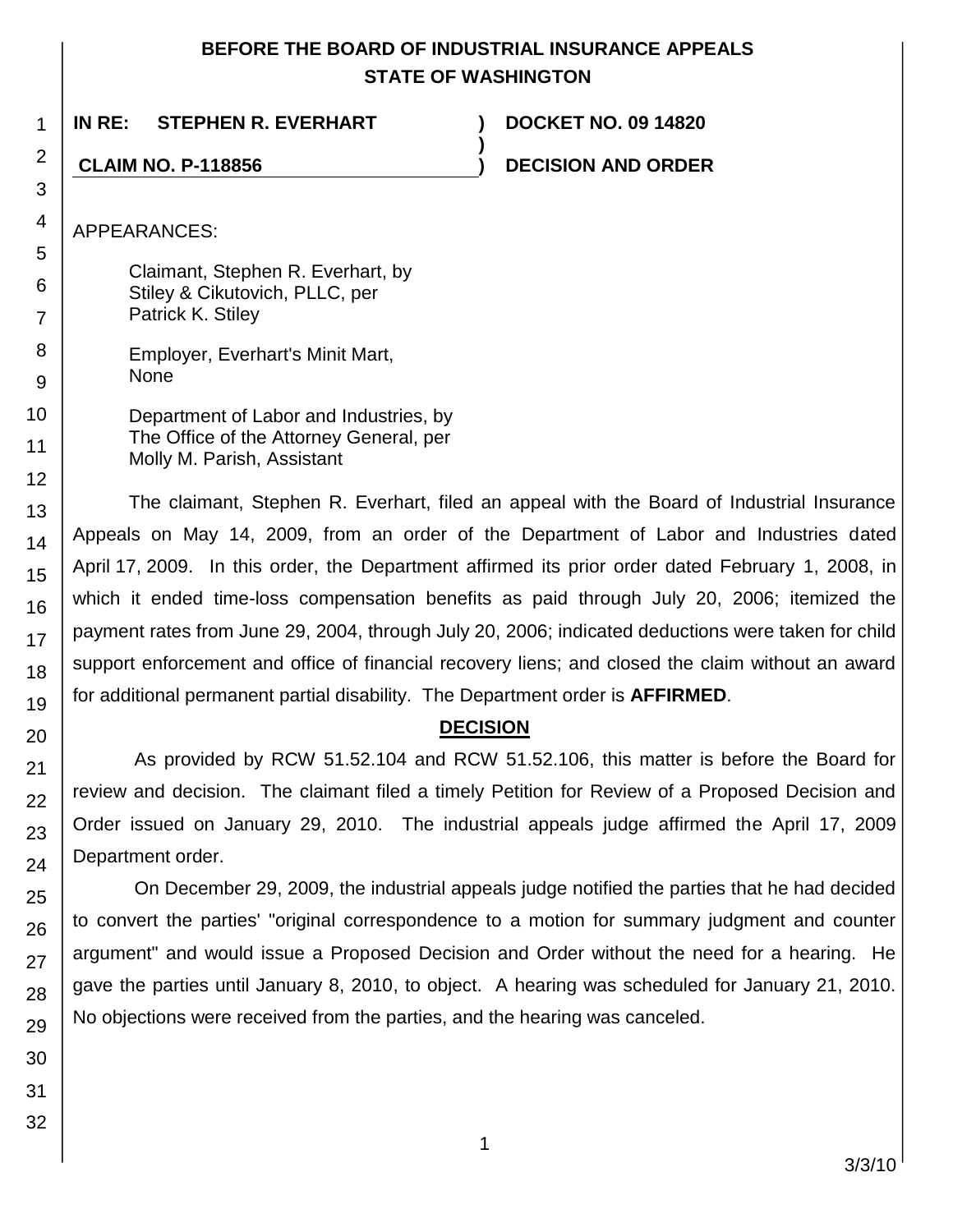| 1       | There is no genuine issue as to any material fact. We agree that this appeal is appropriate         |                                                                                                                                |  |  |  |  |
|---------|-----------------------------------------------------------------------------------------------------|--------------------------------------------------------------------------------------------------------------------------------|--|--|--|--|
| 2       | for summary disposition under CR 56, and have treated the parties' filings as competing motions for |                                                                                                                                |  |  |  |  |
| 3       | summary judgment. We have considered the following documents:                                       |                                                                                                                                |  |  |  |  |
| 4       | 1.                                                                                                  | The February 1, 2008 Department order.                                                                                         |  |  |  |  |
| 5       | 2.                                                                                                  | The April 17, 2009 Department order.                                                                                           |  |  |  |  |
| 6       | 3.                                                                                                  | The claimant's Notice of Appeal.                                                                                               |  |  |  |  |
| 7       | 4.<br>The Jurisdictional History to which the parties stipulated on July 17,                        |                                                                                                                                |  |  |  |  |
| 8       | 2009.                                                                                               |                                                                                                                                |  |  |  |  |
| 9<br>10 | 5.                                                                                                  | A document entitled "Why the Order of May 15, 1996 is Void," filed by<br>the claimant on October 8, 2009.                      |  |  |  |  |
| 11      | 6.                                                                                                  | A Responsive Memorandum, with an attached copy of Order Granting                                                               |  |  |  |  |
| 12      |                                                                                                     | Relief on the Record in In re Roy L. Johns, Dckt. No. 08 14888 (June 2,<br>2008), filed by the Department on November 2, 2009. |  |  |  |  |
| 13      | 7.                                                                                                  | A Responsive Memorandum filed by the claimant on November 5, 2009.                                                             |  |  |  |  |
| 14      | 8.                                                                                                  | The claimant's Petition for Review, filed on February 3, 2010.                                                                 |  |  |  |  |
| 15      | We also note that, on November 10, 2009, the industrial appeals judge issued an                     |                                                                                                                                |  |  |  |  |
| 16      | Interlocutory Order Finding Determination of Claimant's Wages Pursuant to Department Order          |                                                                                                                                |  |  |  |  |
| 17      | Dated May 15, 1996 is Final and Binding. On November 23, 2009, the claimant filed a Motion for      |                                                                                                                                |  |  |  |  |
| 18      | Reconsideration of the November 10, 2009 order. On November 25, 2009, that motion was denied.       |                                                                                                                                |  |  |  |  |
| 19      | On December 23, 2009, the claimant filed a document that was treated as a request for               |                                                                                                                                |  |  |  |  |
| 20      | interlocutory review pursuant to WAC 263-12-115. On December 29, 2009, review was declined.         |                                                                                                                                |  |  |  |  |
| 21      | <b>UNDISPUTED FACTS</b>                                                                             |                                                                                                                                |  |  |  |  |
| 22      | Mr. Everhart sustained an industrial injury on January 28, 1996, and filed an Application for       |                                                                                                                                |  |  |  |  |
| 23      | Benefits on February 5, 1996. The claim was allowed and, on March 14, 1996, the Department          |                                                                                                                                |  |  |  |  |
| 24      | issued an order determining that Mr. Everhart's monthly wage at the time of injury was \$2,200, and |                                                                                                                                |  |  |  |  |
| 25      | that his time-loss compensation rate was \$1,320.00. Time-loss compensation benefits were paid      |                                                                                                                                |  |  |  |  |
| 26      | based on that rate through May 8, 1996. On May 15, 1996, the Department issued an order stating     |                                                                                                                                |  |  |  |  |
| 27      | that Mr. Everhart had received time-loss compensation benefits in the amount of \$2,222 for the     |                                                                                                                                |  |  |  |  |
| 28      | period of January 29, 1996, through May 8, 1996; that he was entitled to time-loss compensation     |                                                                                                                                |  |  |  |  |

28 29 30 31 benefits of \$444.40 for that period; and that he must repay the Department \$1,777.60. The Department determined that the overpayment resulted because of a change in reported gross wages. On July 12, 1996, Mr. Everhart protested the recoupment order. On May 29, 1997, the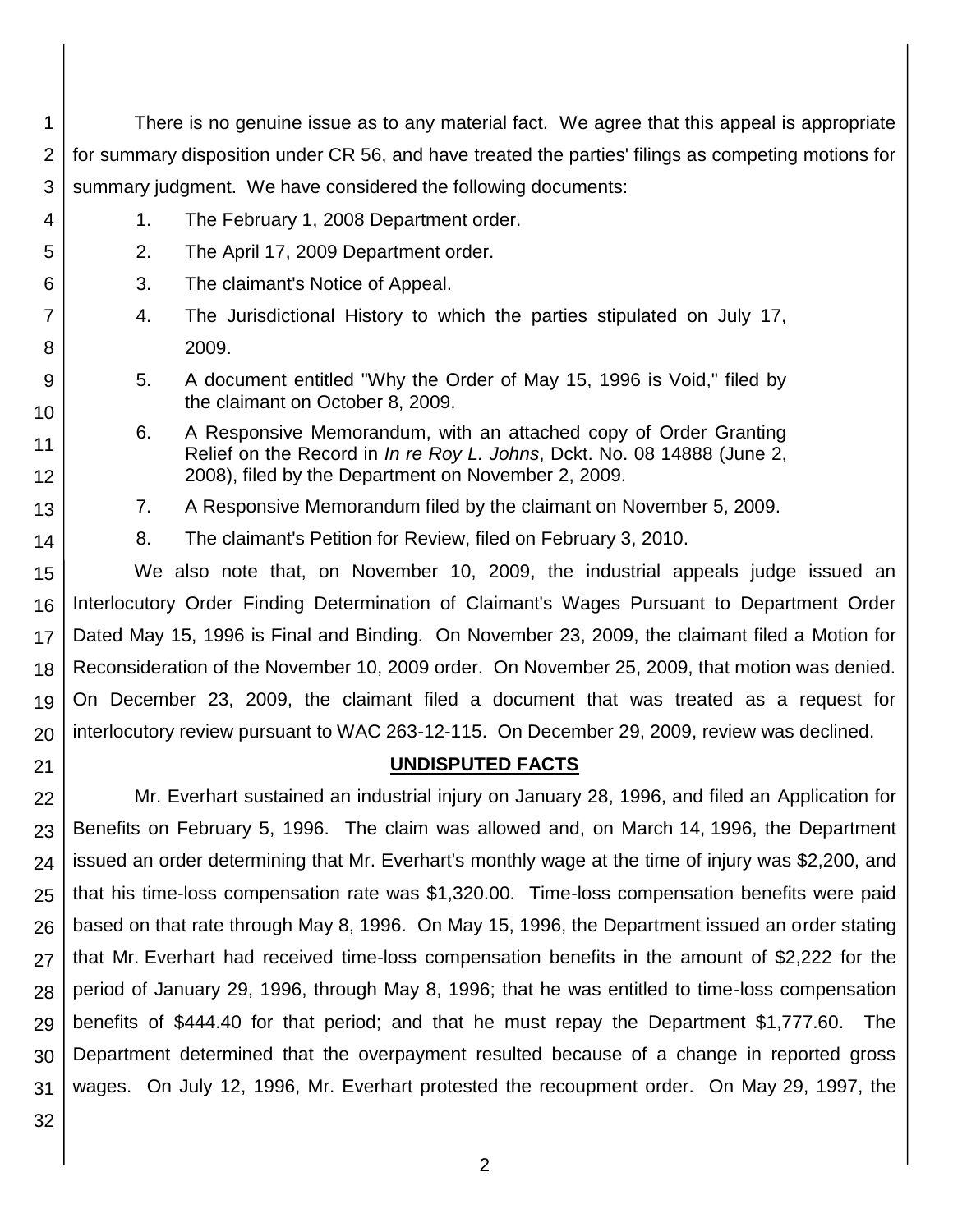1 2 Director of the Department of Labor and Industries waived repayment. On June 3, 1997, the claim was closed.

3 4 5 6 7 8 9 10 On July 7, 2004, Mr. Everhart filed an application to reopen for aggravation of condition. On September 22, 2004, the Department reopened the claim effective June 29, 2004. On July 26, 2006, the Department determined the claimant's monthly wage at the time of injury was \$440. The claimant protested that order on August 10, 2006. On January 31, 2007, the Department affirmed the July 26, 2006 wage order. On February 8, 2007, the claimant appealed to the Board of Industrial Insurance Appeals. On March 9, 2007, the Department reassumed jurisdiction. On May 2, 2007, the Department affirmed the January 31, 2007 and July 26, 2006 orders. The May 2, 2007 order was neither protested nor appealed and became final.

11 12 13 14 15 16 17 18 The Department closed the claim on May 3, 2007; the claimant protested on June 14, 2007; and the Department affirmed claim closure on June 19, 2007. The claimant appealed to the Board on June 26, 2007; and the Department reassumed on July 19, 2007. On February 1, 2008, the Department issued an order ending time-loss compensation benefits as paid through July 20, 2006; itemizing the payment rates from June 29, 2004, through July 20, 2006; taking deductions for child support enforcement and office of financial recovery liens; and closing the claim without any additional permanent partial disability. On March 17, 2008, the claimant protested the February 1, 2008 order. On April 17, 2009, the Department affirmed that order, and the current appeal ensued.

#### **ISSUE**

19

24

20 21 22 23 The sole issue raised by the claimant is whether his monthly wage at the time of injury was \$2,200.00, as established by the March 14, 1996 Department order, or \$440, as established by the May 2, 2007 Department order. Mr. Everhart argues that the higher rate applies, with a correspondingly higher time-loss compensation rate.

#### **DISCUSSION**

25 26 27 28 29 30 31 32 The claimant contends that the March 14, 1996 wage order became final and binding because it was neither protested nor appealed within the time allowed by RCW 51.52.050 and 51.52.060. The claimant also argues that the Department did not have jurisdiction to issue its recoupment order of May 15, 1996, under RCW 51.32.240. The Department agrees that the March 14, 1996 wage order became final, but argues it is no longer binding in light of the subsequent July 26, 2006 wage order, which was ultimately affirmed on May 2, 2007. The Department also points out that the May 15, 1996 order was a recoupment order, not a wage order. It acknowledges that no new wage order was issued until July 26, 2006. However, the Department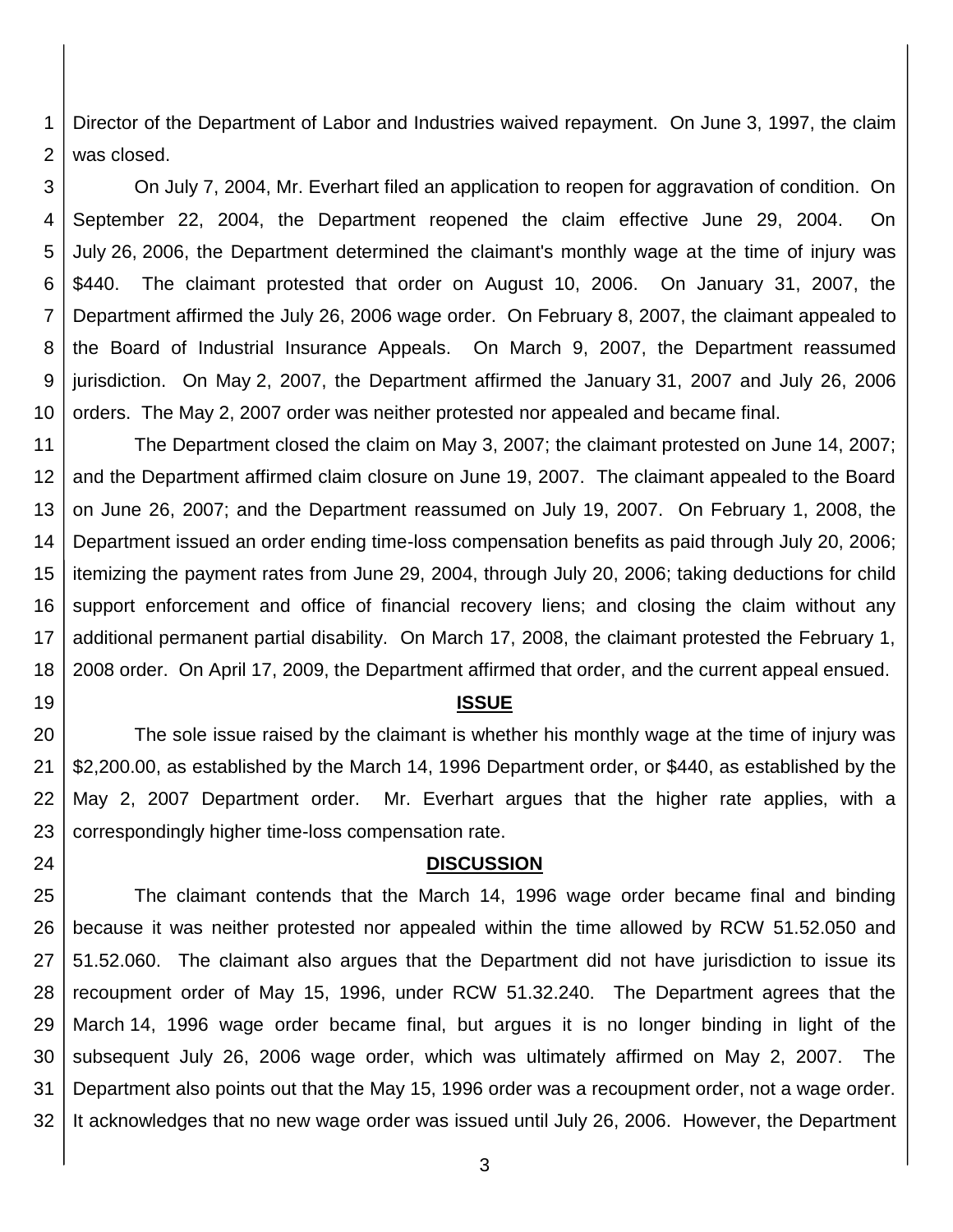1 2 3 4 5 6 7 asserts that it had subject matter jurisdiction to issue the July 26, 2006 order, as well as the May 2, 2007 affirming order, under the reasoning of *In re Roy L. Johns*, Dckt. No. 08 14888 (June 2, 2008), and *Marley v. Department of Labor & Indus.*, 125 Wn.2d 533 (1994). According to the Department, because the claimant failed to protest or appeal the May 2, 2007 order, it became a final and binding determination of his monthly wage at the time of injury. The Department also contends that there is no need to reach the claimant's argument regarding whether the Department had jurisdiction to issue its May 15, 1996 recoupment order under RCW 51.32.240.

8 9 10 11 12 13 14 15 16 17 In the Proposed Decision and Order, the industrial appeals judge focused largely on that question, and concluded that the Department had jurisdiction to issue the May 15, 1996 order. We have several concerns about the industrial appeals judge's analysis. First, like the claimant, he cited and quoted from the current version of RCW 51.32.240, rather than the version applicable in 1996. Second, whatever the merits of the claimant's argument might have been back in 1996 when he protested the May 15, 1996 order, the time is long past for raising any challenge to that order under RCW 51.32.240. Third, the question of whether recoupment was appropriate is moot because, in response to the claimant's timely protest to the May 15, 1996 order, the Director waived recoupment on May 29, 1997. Fourth, the industrial appeals judge has incorrectly characterized the May 15, 1996 order as a wage order that is similar in its terms to the July 26, 2006 order.

18 19 20 21 22 23 24 25 26 The parties have not supplied copies of these orders. However, it is clear from the stipulated jurisdictional history that the May 15, 1996 order does not set forth any calculation of the claimant's wage at the time of injury, and the Department concedes as much. The order simply details what Mr. Everhart was paid in time-loss compensation benefits, what he should have been paid, and assesses an overpayment. The only mention of wages is the statement that the overpayment resulted because of a change in reported gross wages. No new wage rate was established. Thus, we disagree with the industrial appeals judge's determination that "the terms of the May 15, 1996 order establishing claimant's wages became final," because that order did not in fact establish the wage rate. Proposed Decision and Order, at 3.

27 28 29 30 31 We adopt the analysis set forth in the Department's Responsive Memorandum, filed on November 2, 2009. Despite the existence of the March 14, 1996 wage order, the Department had subject matter jurisdiction to issue the July 26, 2006 wage order, and the subsequent May 2, 2007 affirming order, under *Marley*, as explained in *Johns*. Like the current appeal, *Johns* involved the question of which of two wage orders, neither of which had been protested or appealed, was

32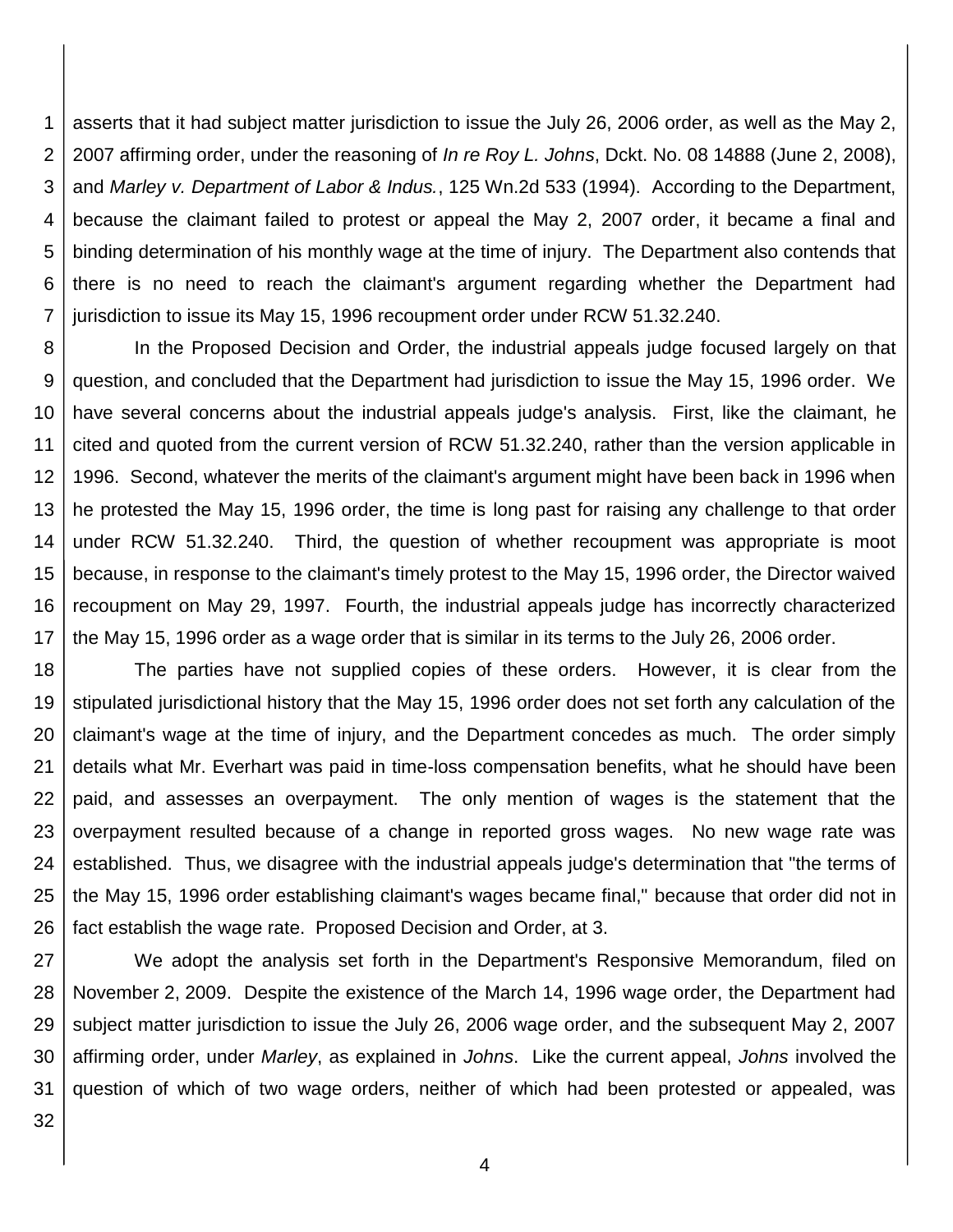1 2 binding on the parties. In finding the most recent order determinative, we relied on *Marley*, in which the Supreme Court held:

To declare an order void, a reviewing court must find the issuing tribunal lacked either personal jurisdiction over the parties or subject matter jurisdiction over the claim. Subject matter jurisdiction is the authority to adjudicate the type of controversy at issue.

6 *Marley*, 125 Wn.2d at 543-544.

3

4

5

19

20

21

22

23

24

25

26

27

28

29

30

31

32

7 8 9 10 There is no question the Department is authorized to adjudicate the monthly wage at the time of injury pursuant to RCW 51.08.178. Thus, the Department had the requisite subject matter jurisdiction to issue the July 26, 2006 wage order, and the subsequent May 2, 2007 affirming order. Those orders are not void.

11 12 13 14 15 16 17 18 When the Department issued the July 26, 2006 order, the claimant protested that order. However, after several challenges, Mr. Everhart allowed the May 2, 2007 affirmance order to become final. Had the claimant persisted in challenging the Department's issuance of a new wage order, he would have been free to argue that the original March 14, 1996 wage order was final and binding. However, he lost the opportunity to raise that argument once he allowed the new May 2, 2007 wage order to become final. Since this is the claimant's sole reason for challenging the Department's closure of his claim, the April 17, 2009 order from which he appealed must be affirmed.

### **FINDINGS OF FACT**

- 1. On February 5, 1996, Stephen R. Everhart filed an Application for Benefits in which he alleged an industrial injury to his left knee on January 28, 1996, while in the course of his employment with Everhart's Minit Mart. On March 6, 1996, the Department allowed the claim.
- 2. On March 14, 1996, the Department issued an order in which it determined that Mr. Everhart's monthly wage at the time of injury was \$2,200.00, and that his time-loss compensation rate was \$1,320.00. Time-loss compensation benefits were paid based on that rate through May 8, 1996.
	- 3. The March 14, 1996 Department order was neither protested nor appealed.
- 4. On May 15, 1996, the Department issued an order in which it stated that Mr. Everhart had received time-loss compensation benefits in the amount of \$2,222 for the period of January 29, 1996, through May 8, 1996; that he was entitled to time-loss compensation benefits of \$444.40 for that period; and that he must repay the Department \$1,777.60. The Department determined that the overpayment resulted because of a change in reported gross wages.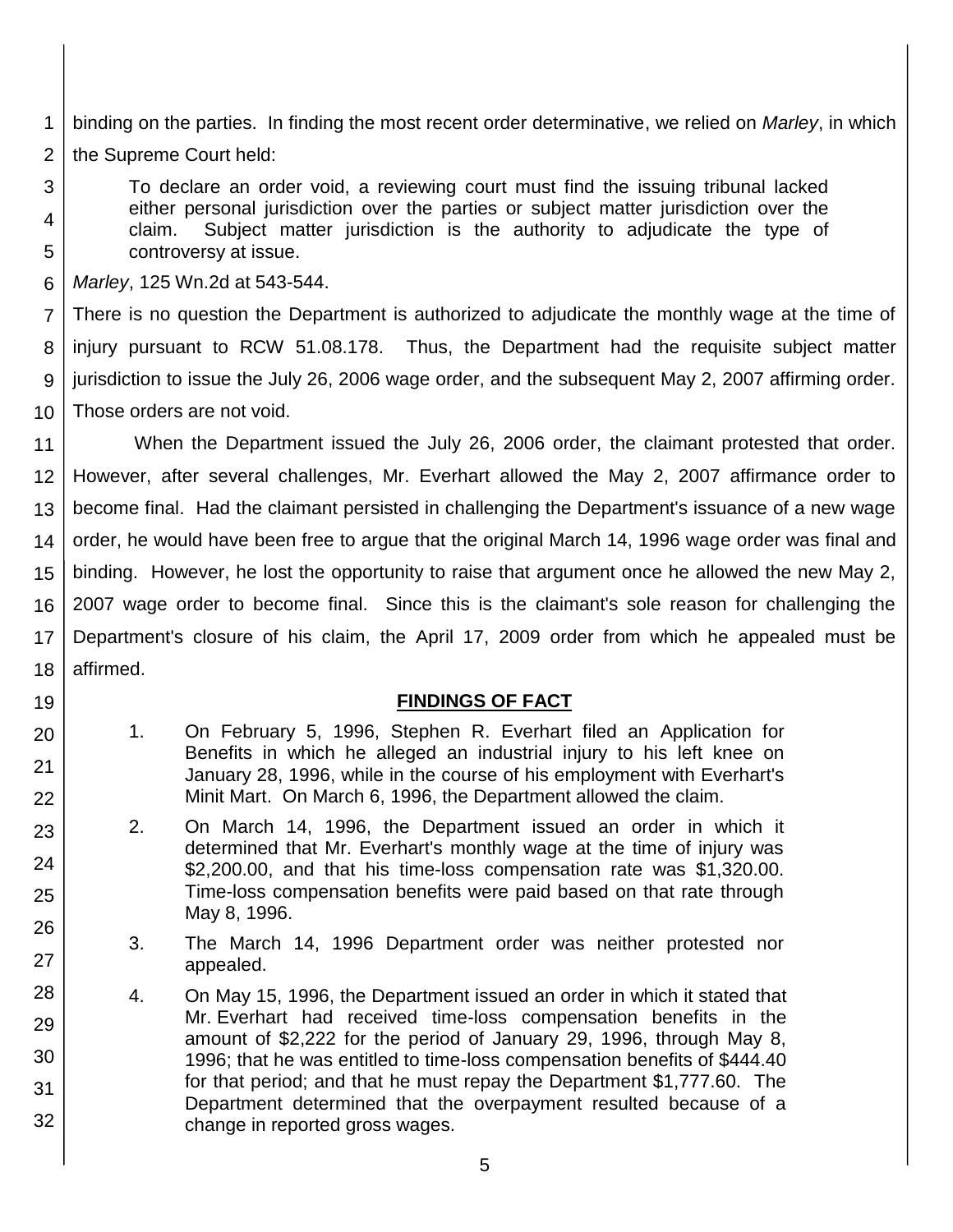- 5. The May 15, 1996 Department order contained no language establishing a new wage calculation.
	- 6. On July 12, 1996, Mr. Everhart protested the May 15, 1996 recoupment order.
	- 7. On May 29, 1997, the director waived the repayment of the overpayment demanded in the May 15, 1996 order.
- 8. On June 3, 1997, the claim was closed.

1

2

3

4

5

6

7

8

9 10

11

12

13

14

15

16

17

18

19

20

21 22

23

24

25

26

27

28

29

30

31

32

- 9. On July 7, 2004, Mr. Everhart filed an application to reopen the claim for aggravation of condition.
- 10. On September 22, 2004, the Department reopened the claim effective June 29, 2004.
- 11. On July 26, 2006, the Department determined Mr. Everhart's monthly wage at the time of injury was \$440. The claimant protested that order on August 10, 2006. On January 31, 2007, the Department affirmed the July 26, 2006 wage order. On February 8, 2007, the claimant appealed to the Board of Industrial Insurance Appeals. On March 9, 2007, the Department reassumed jurisdiction. On March 13, 2007, the Board returned the case to the Department. On May 2, 2007, the Department affirmed the January 31, 2007 and July 26, 2006 orders.
- 12. The May 2, 2007 order was neither protested nor appealed.
- 13. The Department closed the claim on May 3, 2007; the claimant protested on June 14, 2007; and the Department affirmed claim closure on June 19, 2007. The claimant appealed to the Board on June 26, 2007, and the Department reassumed jurisdiction on July 19, 2007.
- 14. On February 1, 2008, the Department ended time-loss compensation benefits as paid through July 20, 2006; itemized the payment rates from June 29, 2004, through July 20, 2006; indicated deductions were taken for child support enforcement and office of financial recovery liens; and closed the claim without an award for additional permanent partial disability.
- 15. On March 17, 2008, the claimant protested the February 1, 2008 order. On April 17, 2009, the Department affirmed that order. On May 14, 2009, the claimant appealed to the Board of Industrial Insurance Appeals. On May 21, 2009, the Board granted the appeal under Docket No. 09 14820, and agreed to hear the appeal.
- 16. There is no genuine issue as to any material fact.

## **CONCLUSIONS OF LAW**

- 1. The Board of Industrial Insurance Appeals has jurisdiction over the parties to and the subject matter of this appeal.
- 2. The Department had the requisite subject matter jurisdiction to issue the wage order of July 26, 2006, and the affirming orders of